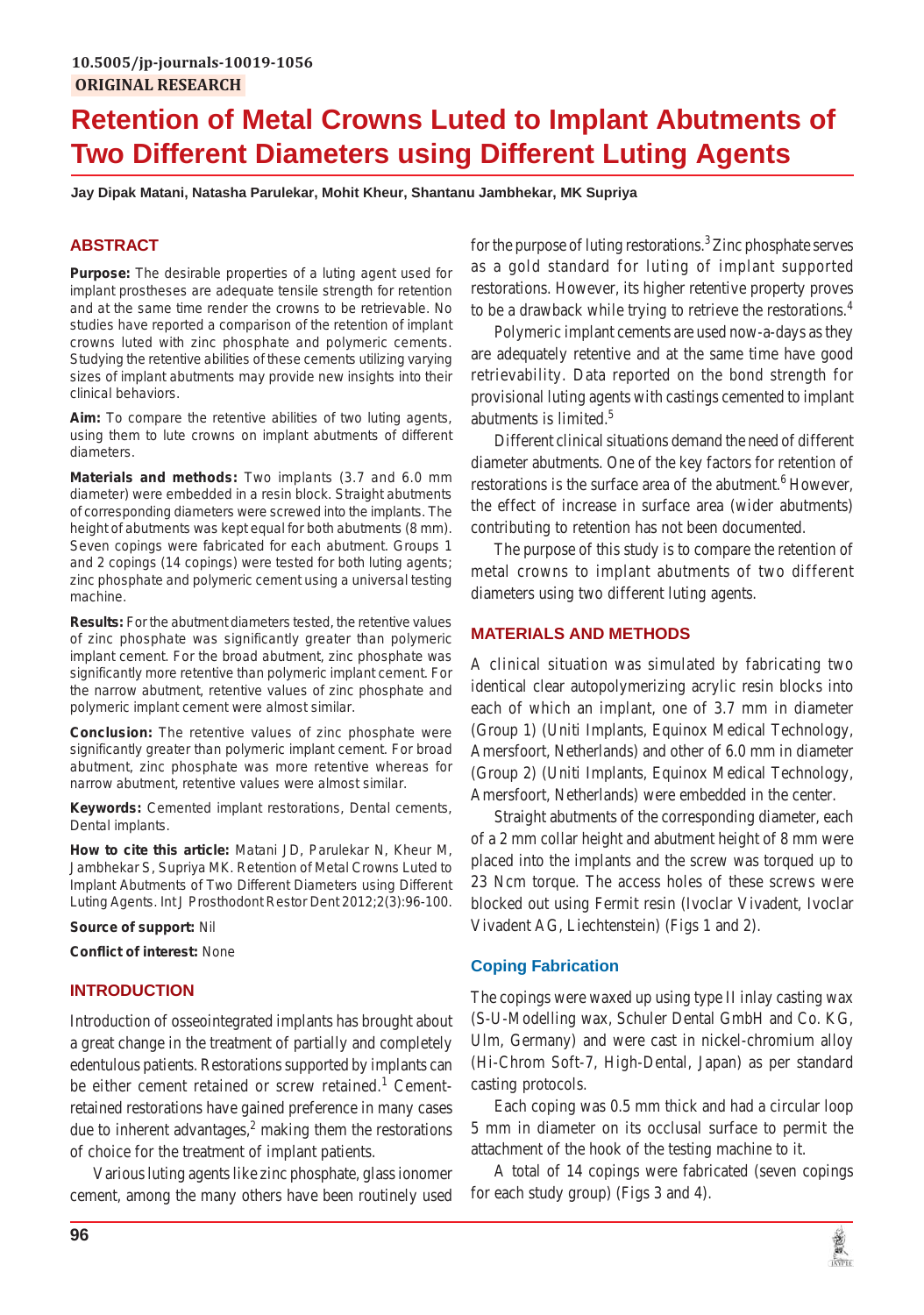*Retention of Metal Crowns Luted to Implant Abutments of Two Different Diameters using Different Luting Agents*



**Fig. 1:** A 3.7 mm diameter straight abutment (group 1)



**Fig. 2:** A 6 mm diameter straight abutment (group 2)



**Fig. 3:** Copings in group 1



**Fig. 4:** Copings in group 2

#### **Cementation of Copings**

Prior to cementation the copings were sand-blasted using 50 micron alumina powder. Two luting cements, zinc



**Fig. 5:** Cementation of coping under load of 100 N

phosphate cement (Harvard, Harvard Dental International, Berlin, Germany) and polymeric resin cement (Implacem, Equinox Medical Technology, Amersfoort, Netherlands) were used for luting the copings to the abutments (Fig. 5). For each group the sequence in which the two luting agents were used was randomly selected.

## **Luting Procedure with Zinc Phosphate Luting Agent**

The powder and liquid were weighed using a digital balance in a ratio recommended by manufacturer. The mixing was done on a cool clean and dry glass slab. The luting agent was then coated on the inner side of the coping and the coping were placed on the respective abutment. The blocks were clamped onto a loading device and the pressure on the coping was gradually increased up to 100 N. After a setting time of 4 minutes, the excess cement was removed with a probe. The block was then stored overnight at room temperature.

## **Luting Procedure with Polymeric Implant Cement (ImplaCem)**

The luting agent is delivered in an automix form. The injection tip was attached to the cement cartridge and the cement was extruded into each coping. The coping was then placed on the abutment and the blocks were similarly clamped onto the loading device so that the copings were cemented under a constant 100 N load as described earlier.

Each coping was luted with any one luting agent initially, and then was subjected to testing after 24 hours. Following testing, the copings were manually and ultrasonically cleaned and were luted back on the same abutment with the other luting agent. The purpose of this was to ensure that the same coping was tested with both luting agents (Fig. 6).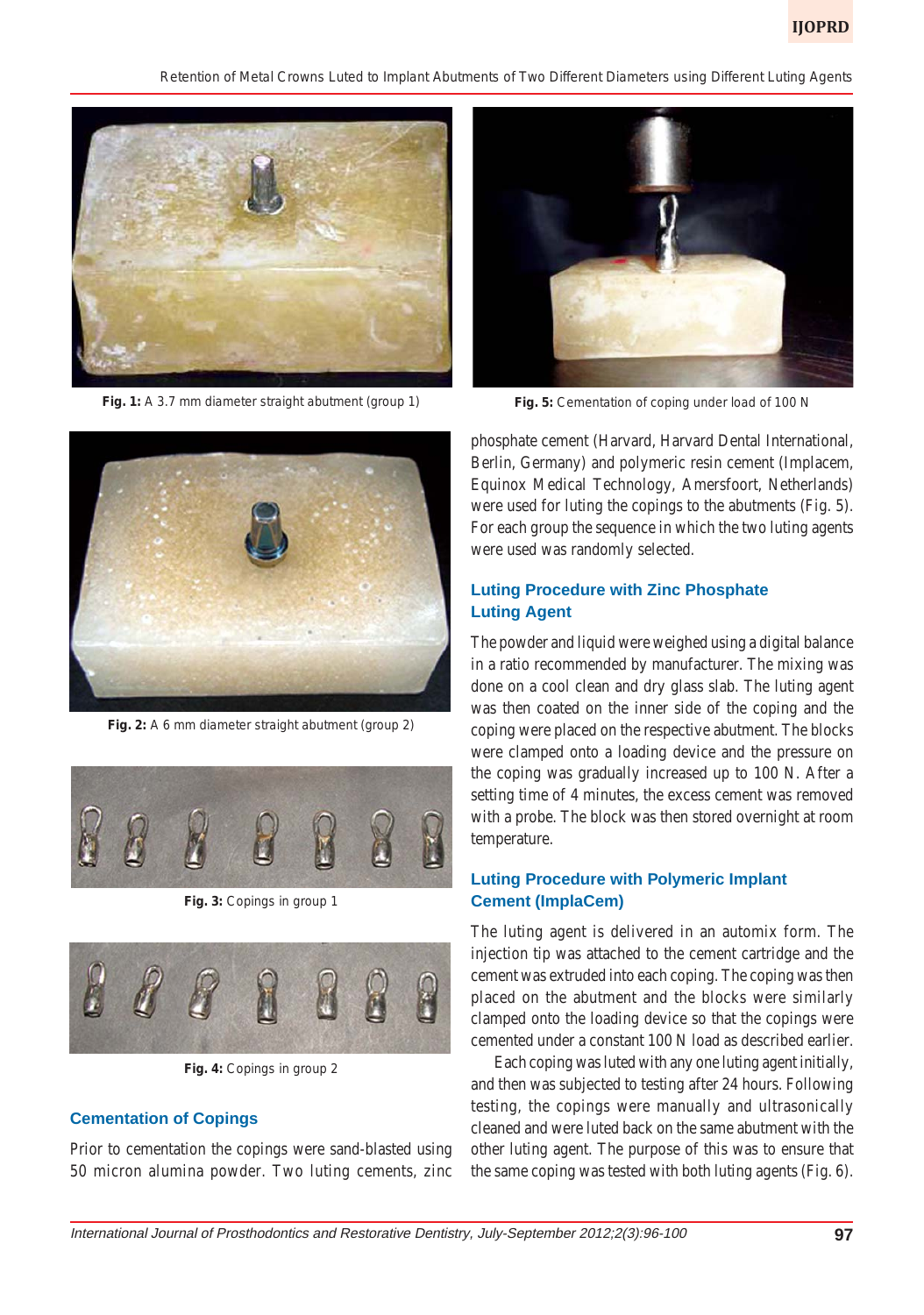

**Fig. 6:** Testing of the coping

#### **Testing of Specimens**

The blocks with the coping cemented on them were locked on a universal testing machine. The hook of the testing device was engaged into the loop created on the occlusal surface of the coping and a load was applied to pull the coping away from the abutment at a speed of 5 mm/minute. The force at which the bond failure occurred was recorded as the peak load of the failure of the luting cement.

All the samples were subjected to the same testing protocols for both the luting cements.

#### **STATISTICAL ANALYSIS**

Unpaired t-test was used to compare the load at which failure occurred between the two cements for the narrow abutment and broad abutments respectively.

Similarly comparison was made between the narrow and broad abutment for the zinc phosphate group and polymeric cement group respectively using unpaired t-test. One-way analysis of variance (ANOVA) and ad-hoc test for multiple

comparisons between various groups was utilized, p-values were obtained for all the tests. Value less than 0.05 are considered as significant and value more than 0.05 are not significant. The entire statistical analysis was done using Statistical Package for Social Sciences (SPSS Inc. Chicago, USA, version 11.5) for Microsoft Windows.

## **RESULTS**

The load required for failure for both the groups were recorded and the mean and standard deviations were tabulated (Table 1). For both the abutments zinc phosphate showed superior retention than polymeric implant cements (Graph 1). A significant difference was present between the groups (Table 2).

In this study, for the broad abutment (6 mm diameter), it was found that there was a significant difference in the retentive values obtained by using zinc phosphate cement  $(mean = 667.370)$  when compared to those of the polymeric implant cement (mean =  $256.55$ ) (p = 0.000) (Table 3).



**Graph 1:** Comparison of load at failure for groups 1 and 2

| <b>Table 1:</b> Load at failure for different groups |   |       |                |            |                                  |                    |  |
|------------------------------------------------------|---|-------|----------------|------------|----------------------------------|--------------------|--|
|                                                      |   |       |                |            |                                  |                    |  |
|                                                      | Ν | Mean  | Std. deviation | Std. error | 95% confidence interval for mean |                    |  |
|                                                      |   |       |                |            | Lower bound                      | <b>Upper bound</b> |  |
| Group 1 ZP                                           |   | 464.2 | 41.9           | 15.8       | 425.5                            | 503.0              |  |
| Group 1 PIC                                          |   | 337.8 | 17.9           | 6.8        | 321.2                            | 354.4              |  |
| Group 2 ZP                                           |   | 667.4 | 67.6           | 25.6       | 604.8                            | 729.9              |  |
| Group 2 PIC                                          |   | 256.6 | 46.2           | 17.5       | 213.8                            | 299.3              |  |

ZP: Zinc phosphate cement; PIC: Polymeric implant cement

| <b>Table 2: Results for ANOVA</b> |                           |    |                          |         |              |  |  |
|-----------------------------------|---------------------------|----|--------------------------|---------|--------------|--|--|
|                                   | Sum of squares            | df | Mean square              |         | Significance |  |  |
| Between groups<br>Within groups   | 672,635.151<br>52,724.651 | 24 | 224,211.717<br>2,196.860 | 102.060 | 0.000        |  |  |
| <b>Total</b>                      | 725,359.802               | 27 |                          |         |              |  |  |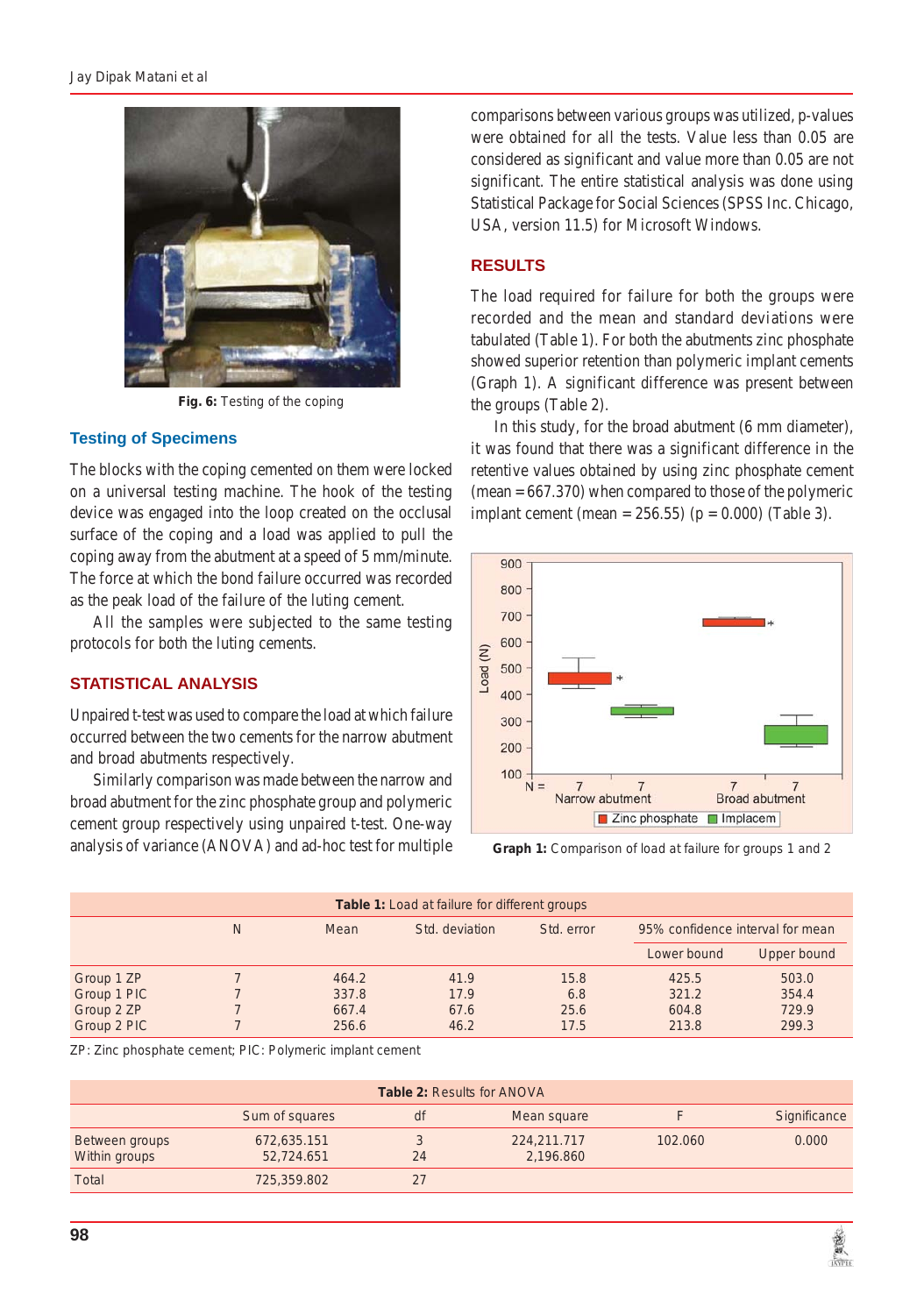*Retention of Metal Crowns Luted to Implant Abutments of Two Different Diameters using Different Luting Agents*

| <b>Table 3: Post hoc tests for multiple comparisons</b> |                  |                            |            |              |                         |                    |  |
|---------------------------------------------------------|------------------|----------------------------|------------|--------------|-------------------------|--------------------|--|
| Category (I)                                            | Category (J)     | Mean difference<br>$(I-J)$ | Std. error | Significance | 95% confidence interval |                    |  |
|                                                         |                  |                            |            |              | Lower bound             | <b>Upper bound</b> |  |
| ZP <sub>1</sub>                                         | PIC <sub>1</sub> | 126.4                      | 25.05      | 0.000        | 57.3                    | 195.5              |  |
|                                                         | ZP2              | $-2.03$                    | 25.05      | 0.000        | $-272.3$                | $-134.0$           |  |
|                                                         | PIC <sub>2</sub> | 207.7                      | 25.05      | 0.000        | 138.6                   | 276.8              |  |
| PIC <sub>1</sub>                                        | ZP <sub>1</sub>  | $-126.41$                  | 25.05      | 0.000        | $-195.5$                | $-57.3$            |  |
|                                                         | ZP2              | $-329.56$                  | 25.05      | 0.000        | $-398.7$                | $-260.4$           |  |
|                                                         | PIC <sub>2</sub> | 81.3                       | 25.05      | 0.017        | 12.2                    | 150.4              |  |
| ZP2                                                     | ZP <sub>1</sub>  | 203.1                      | 25.05      | 0.000        | 134.0                   | 272.3              |  |
|                                                         | PIC <sub>1</sub> | 329.6                      | 25.0       | 0.000        | 260.4                   | 398.7              |  |
|                                                         | PIC <sub>2</sub> | 410.8                      | 25.0       | 0.000        | 341.7                   | 479.9              |  |
| PIC <sub>2</sub>                                        | ZP <sub>1</sub>  | $-207.68$                  | 25.0       | 0.000        | $-276.8$                | $-138.6$           |  |
|                                                         | PIC <sub>1</sub> | $-81.3$                    | 25.05      | 0.017        | $-150.4$                | $-12.2$            |  |
|                                                         | ZP2              | $-410.82$                  | 25.0       | 0.000        | $-479.9$                | $-341.7$           |  |

ZP 1: Group 1 zinc phosphate cement; PIC 1: Group 1 polymeric implant cement; ZP 2: Group 2 zinc phosphate cement; PIC 2: Group 2 polymeric implant cement

However, when the narrow abutment (3.7 mm diameter) was used, the difference in the retentive value of zinc phosphate (mean = 464.228) and polymeric implant cement  $(mean = 337.814)$  was not as much as seen for the broad abutment. This difference though was statistically significant  $(p = 0.000)$  (Table 3).

#### **DISCUSSION**

Cement retained implant restorations are the mainstay of modern implantology. The choice of luting agent may directly affect the long-term success of the implant restorations.<sup>3,7-9</sup>

Cemented restorations have become a popular alternative and exhibit the following advantages over screwretained restorations:

- a. Provide resistance to rotational forces that cause loosening, as in screw-retained designs.
- b. Provide passive superstructure and allow easier axial loading of fixture.
- c. They are less technique sensitive and hence allow completion of laboratory and clinical phases of restorative treatment with ease.
- d. Small discrepancies between retainer and abutment can be compensated.<sup>10</sup>
- e. Easier access on posterior abutments.

The amount of retention and resistance form of cement retained restorations depends on the selection of the abutment, luting agent and casting procedures.<sup>11</sup>

Some of the factors affecting the same are the use of venting or internal casting relief, variations in cement viscosity and seating pressure and the masticatory forces.

Luting considerations for implant supported crowns differ slightly from those for tooth supported crowns and depend on the type of prosthesis and the long-term goals.

Desirable properties of a luting agent used for luting implant supported crowns are:

- a. Adequate tensile strength to provide good retention and at the same time render the crowns to be retrievable without damaging the superstructure/abutment**.**
- b. Basic requirements like mechanical, biological and handling properties must be met. However, fluoride releasing and bonding to tooth is not needed in the case of implant supported restorations.
- c. Easy and predictable cleaning of the excess residual cement from the abutment surface and peri-implant sulcus.

Zinc phosphate is the most commonly used luting agent for restorations. It has been reported that the use of zinc phosphate cement results in significantly higher load separation values when compared to Tempbond NE (Kerr Manufacturing Co. Romulus MI $^{12}$  However, its strength is quite high to render easy retrievability and removal of excess cement from the gingival sulcus is frequently a problem.

For ease of removal, temporary luting agents are mainly used for luting implant supported restorations. With the current trend of using temporary cements, each advantage of screw retained FPD can be applied to the cemented restoration as well.<sup>13</sup> Newer cements like Implacem which are polymeric by nature are gaining popularity due to the significant retentive capability and ease in cleaning excess residual cement from the peri-implant sulcus. Hence, zinc phosphate and polymeric implant cement were selected for comparison of their retentive abilities.

As stated previously, the abutment size plays a critical role in the retention of the implant supported prosthesis. Previous studies have reported the effect of abutment size (diameter and height) on the retentiveness of the prosthesis but no clear conclusion has been drawn.<sup>9,14</sup> Thus, studying the retentive abilities of these cements on implant abutments of varying sizes (diameter) may provide some new insights into their behavior and clinical applications.